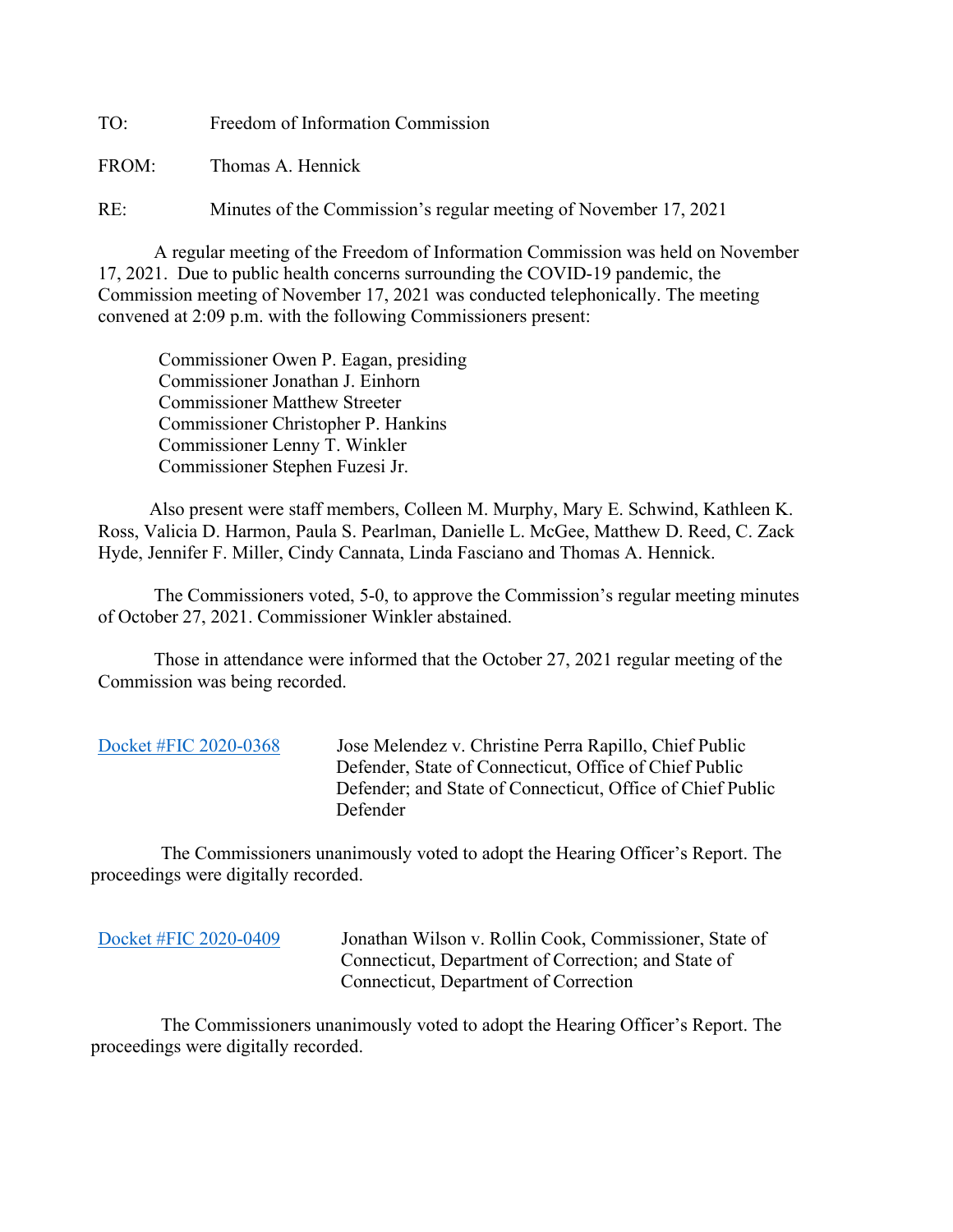Minutes, Regular Meeting, November 17, 2021 Page 2

[Docket #FIC 2021-0082](https://portal.ct.gov/-/media/FOI/FinalDecisions/2021/Nov17/2021-0082.pdf) Troy Perry v. Jason Thody, Chief, Police Department, City of Hartford; Police Department, City of Hartford; and City of Hartford

 The Commissioners unanimously voted to adopt the Hearing Officer's Report. The proceedings were digitally recorded.

| Docket #FIC 2020-0133 |  |
|-----------------------|--|
|-----------------------|--|

Joseph R. Sastre v. Brandon Robertson, Town Manager, Town of Avon; and Town of Avon

 Joseph Sastre appeared on his own behalf. Attorney Michael Harrington appeared on behalf of the respondents. The Commissioners unanimously voted to adopt the Hearing Officer's Report. The proceedings were digitally recorded.

[Docket #FIC 2020-0210](https://portal.ct.gov/-/media/FOI/FinalDecisions/2021/Nov17/2020-0210.pdf) Elaine Papas v. Executive Director of Human Resources, Hartford Public Schools; Executive Director of Internal Investigation and Security, Hartford Public Schools; Labor Relations Information Specialist, Hartford Public Schools; and Hartford Public Schools

 The Commissioners unanimously voted to adopt the Hearing Officer's Report. The proceedings were digitally recorded.

| Docket #FIC 2020-0451 | Altia Law |
|-----------------------|-----------|
|                       | $A = 11$  |

rence-Bynum v. Water Pollution Control Authority, City of Waterbury; and City of Waterbury

 Altia Lawrence-Bynum appeared on her own behalf. Attorney Richard Scappini appeared on behalf of the respondents. The Commissioners unanimously voted to adopt the Hearing Officer's Report. The proceedings were digitally recorded.

[Docket #FIC 2020-0462](https://portal.ct.gov/-/media/FOI/FinalDecisions/2021/Nov17/2020-0462.pdf) Gregg Jerolman v. Superintendent of Schools, Branford Public Schools; and Branford Public Schools

 The Commissioners unanimously voted to adopt the Hearing Officer's Report. The proceedings were digitally recorded.

| Docket #FIC 2020-0522 |  |
|-----------------------|--|
|-----------------------|--|

Gregg Jerolman v. Superintendent of Schools, Branford Public Schools; and Branford Public Schools

 The Commissioners unanimously voted to adopt the Hearing Officer's Report. The proceedings were digitally recorded.